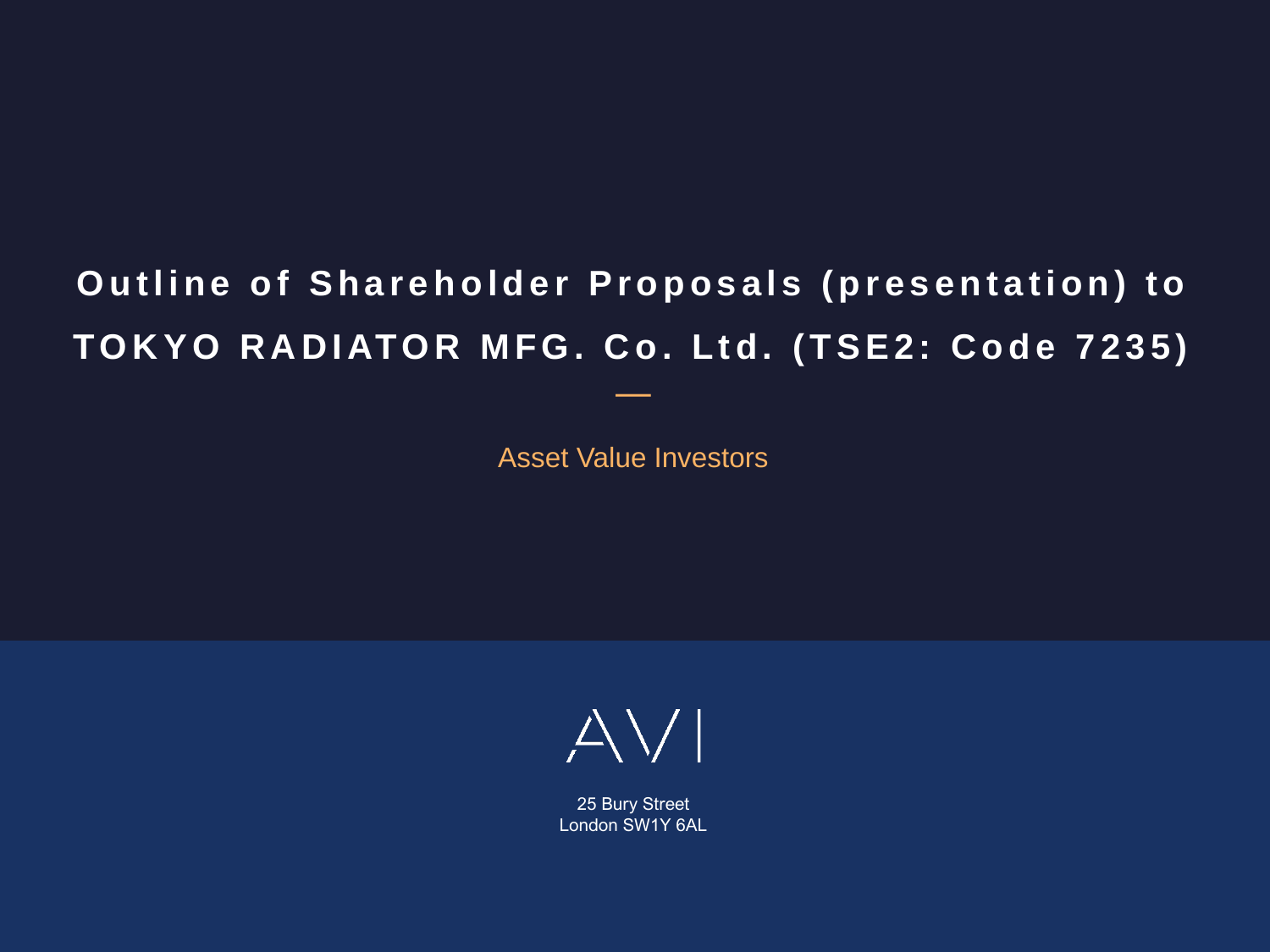# **Outline of Shareholder Proposals to Tokyo Radiator**

- o **Asset Value Investors Limited ("AVI", "we") has been a shareholder of Tokyo Radiator Mfg. Co. Ltd. ("Tokyo Radiator") for nearly four years. We have been in communication with Tokyo Radiator to increase its corporate value, especially to resolve conflicts of interests between controlling shareholder Marelli Corporation ("Marelli") owned by KKR Japan ("KKR") and the Company's minority shareholders resulting from its "listed subsidiary" structure.**
- o **Unfortunately, improvements to protect minority shareholders' interests have been insufficient. KKR is fully aware of issues around poor corporate governance in general and understands the conflicts of interest from maintaining listedsubsidiary status in particular, as well as the undervaluation is the result.**
- o **The President of Tokyo Radiator has been assigned from KKR-owned Marelli, raising questions about whose interests are more important for Tokyo Radiator – those of its controlling shareholder or those of its general shareholders.**
- o **Tokyo Radiator has idle cash of Y9.9n, which exceeds its market capitalisation. Over half of the Y9.9bn is inappropriately deposited with its controlling shareholder, Marelli.**
- o **AVI Japan Opportunity Trust, a fund managed by AVI, submitted shareholder proposals to Tokyo Radiator for the 117th Ordinary General Meeting of Shareholders in June 2021, which are summarized below:**

| <b>Shareholder</b> | Cancellation of Y5.5bn Cash Held as Deposit with Parent Company Marelli, |  |
|--------------------|--------------------------------------------------------------------------|--|
| Proposal 1         | and Distribute it to Shareholders as Special Dividends                   |  |
| <b>Shareholder</b> | <b>Transition to a Company with an Audit and Supervisory Committee</b>   |  |
| Proposal 2         | to Strengthen the Supervisory Functions of the Board of Directors        |  |
| <b>Shareholder</b> | <b>Establishment of a Nomination Committee and a Compensation</b>        |  |
| Proposal 3         | Committee, the Majority of which be Comprised of Outside Directors       |  |
| <b>Shareholder</b> | Introduction of Restricted Stock-based Compensation System for           |  |
| Proposal 4         | Directors (Excluding Outside Directors)                                  |  |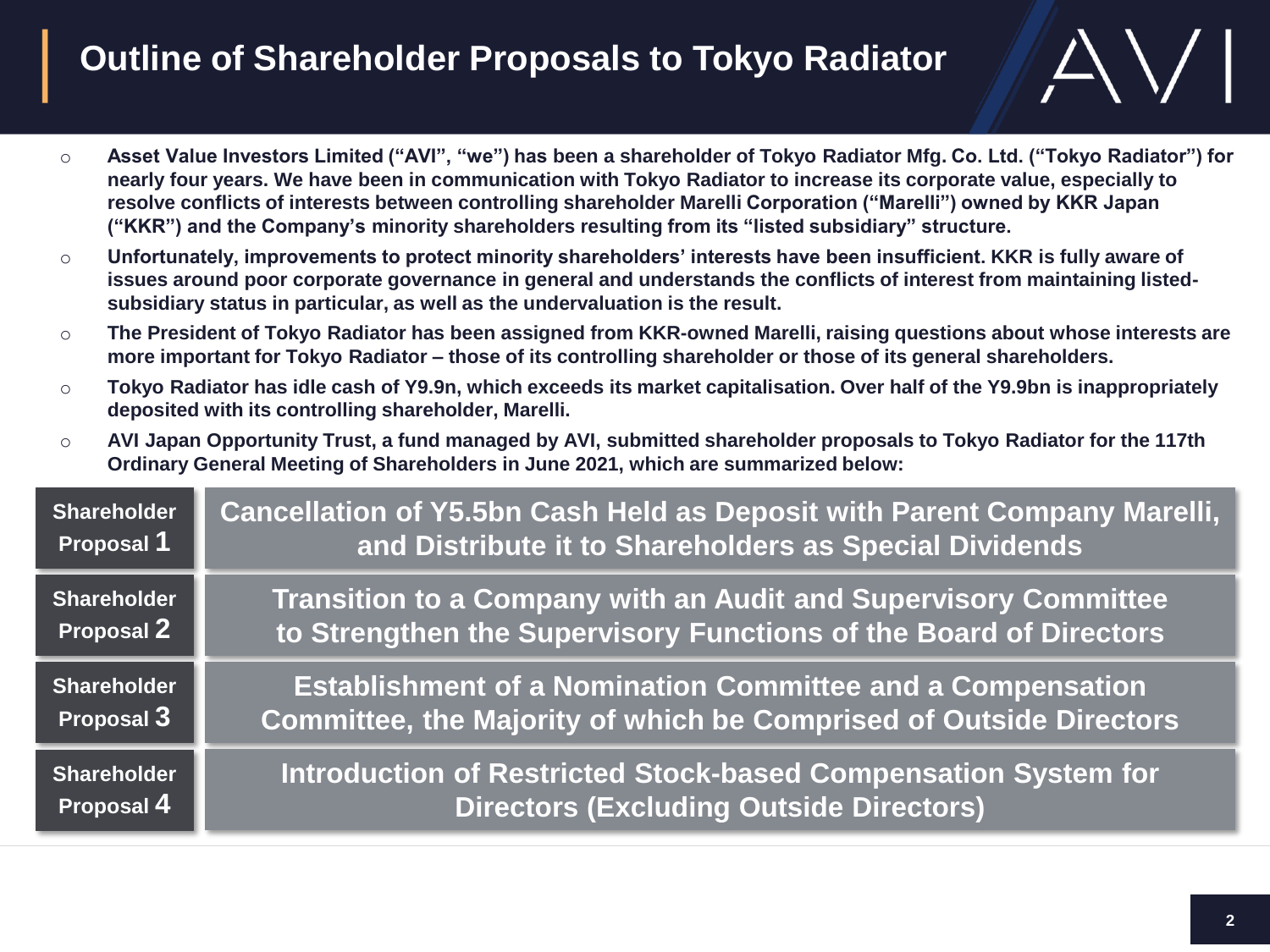### **Shareholder Proposal 1**

### **Cancellation of Y5.5bn Cash Held as Deposit to Parent Company Marelli, and Return it to Shareholders as Special Dividends**

- $\circ$  Tokyo Radiator has cash of Y9.9bn<sup>1</sup>, which exceeds its market capitalisation. Despite this abnormal cash balance, the **consolidated dividend payout ratio over the past 10 years has averaged at less than 10%<sup>2</sup>and the shareholder return has been poor.**
- o **Of the cash, Y5.5bn is deposited with its controlling shareholder Marelli, which has preferential access to the cash in relation to other shareholders. Given the conflicts of interest between Marelli and other shareholders, the deposit should be returned and distributed to shareholders on an equal basis.**
- o **Therefore, AVI proposed that Tokyo Radiator take back the deposit and distribute an equivalent amount eqivalent to shareholders as a special dividend of Y370 per share.**



Source: FY3/2021 3Q Financial Report, FY3/2021 3Q Tanshin, FY3/2020 Full-year Financial Report, FY3/2015 Full-year Financial Report, Capital IQ Note: If the special dividends of Y370 per share is paid, the total special dividends will be Y5.32bn. (The total amount of the special dividends is calculated by multiplying the special dividends of Y370 per share by the number of shares outstanding (excluding treasury shares) of 14,387,917 shares at the end of FY3/2021 3Q stated in FY3/2021 3Q Tanshin). <sup>1</sup> Cash as of 31 December 2020. <sup>2</sup> The consolidated dividend payout ratio for FY3/2020 is n.a. as Tokyo Radiator recognised very small net income. The consolidated dividend payout ratio for FY3/2020 is not included in the average consolidated dividend payout ratio for the past 10 years. <sup>3</sup> Market capitalisation as of 19 February 2021.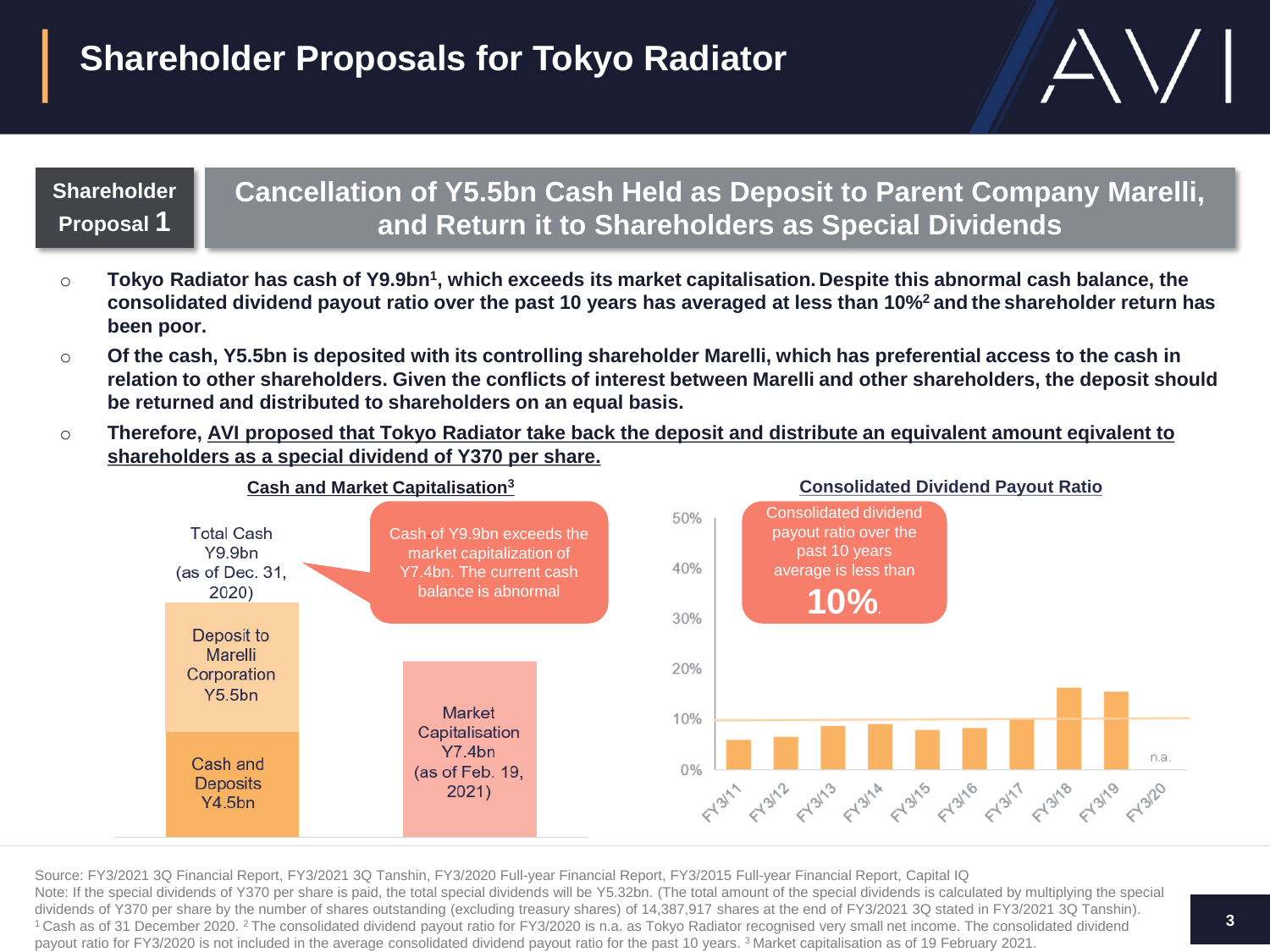# **Shareholder Proposals for Tokyo Radiator**

### **Shareholder Proposal 2**

### **Transition to a Company with an Audit and Supervisory Committee to Strengthen the Supervisory Function of the Board of Directors**

- o **Tokyo Radiator currently has in place a statutory auditor system (a company with board of auditors).**
- o **As a listed subsidiary<sup>1</sup> Tokyo Radiator must ensure that minority shareholders are treated fairly, in relation to Marelli. However, Mr Hisao Ochiai, President, is from Marelli, making it difficult to ensure Tokyo Radiator's independence. Therefore, the supervisory function of the board of directors should be strengthened.**
- o **Therefore, AVI proposes that Tokyo Radiator should transition to a company with an audit and supervisory committee. Under the current statutory auditor system, auditors cannot exercise their voting rights at board meetings. The establishment of an audit and supervisory committee will ensure the effectiveness of the supervisory function of the board of directors, as the audit and supervisory committee members will be able to become members of the board of directors and exercise their voting rights.**

#### **Members of the Board of Directors and the Board of Auditors<sup>2</sup>**

|                                | <b>Position</b>                    | <b>Name</b>                 | <b>Background</b>                                                                     |
|--------------------------------|------------------------------------|-----------------------------|---------------------------------------------------------------------------------------|
| Bo<br>ard<br>ዹ<br>므<br>rectors | <b>President</b>                   | <b>Mr Hisao Ochiai</b>      | <b>Marelli (former Senior Vice President)</b>                                         |
|                                | <b>Director</b>                    | Mr Koji Hirukawa            | <b>Isuzu Motors Ltd.</b>                                                              |
|                                | <b>Director</b>                    | Mr Kenji Mimura             | <b>Tokyo Radiator</b>                                                                 |
|                                | <b>Outside Director</b>            | Mr Yoichi Taguchi           | Mitsubishi Metal Mining Company Ltd. (current Mitsubishi Materials Corporation), etc. |
|                                | <b>Outside Director</b>            | Mr Fujitoshi Takamura       | Komatsu Ltd.                                                                          |
| <b>Board of<br/>Auditors</b>   | <b>Full-time Statutory Auditor</b> | <b>Mr Ryoichi Matsumoto</b> | <b>Tokyo Radiator</b>                                                                 |
|                                | <b>Full-time Statutory Auditor</b> | <b>Mr Akira Tanaka</b>      | <b>Tokyo Radiator</b>                                                                 |
|                                | <b>Outside Statutory Auditor</b>   | Mr Takaharu Ito             | Citibank, N.A., etc.                                                                  |
|                                | <b>Outside Statutory Auditor</b>   | Mr Yosuke Kasue             | Nissan Motor Co., Ltd.                                                                |

#### **(Announced May 13, 2021)**

\* The changes to the board membership were announced on 13 May, following the submission of shareholder proposals by AVI.

Source: FY3/2021 2Q Financial Report, FY3/2020 Full-year Financial Report, Press Release as of 13 May 2021

<sup>1</sup> As of 30 September 2020, Marelli held 40.10% of the number of shares outstanding (excluding treasury shares) in Tokyo Radiator.

<sup>2</sup>The appointments will be made at the Ordinary General Meeting of Shareholders on 25 June 2021 and the Board of Directors thereafter.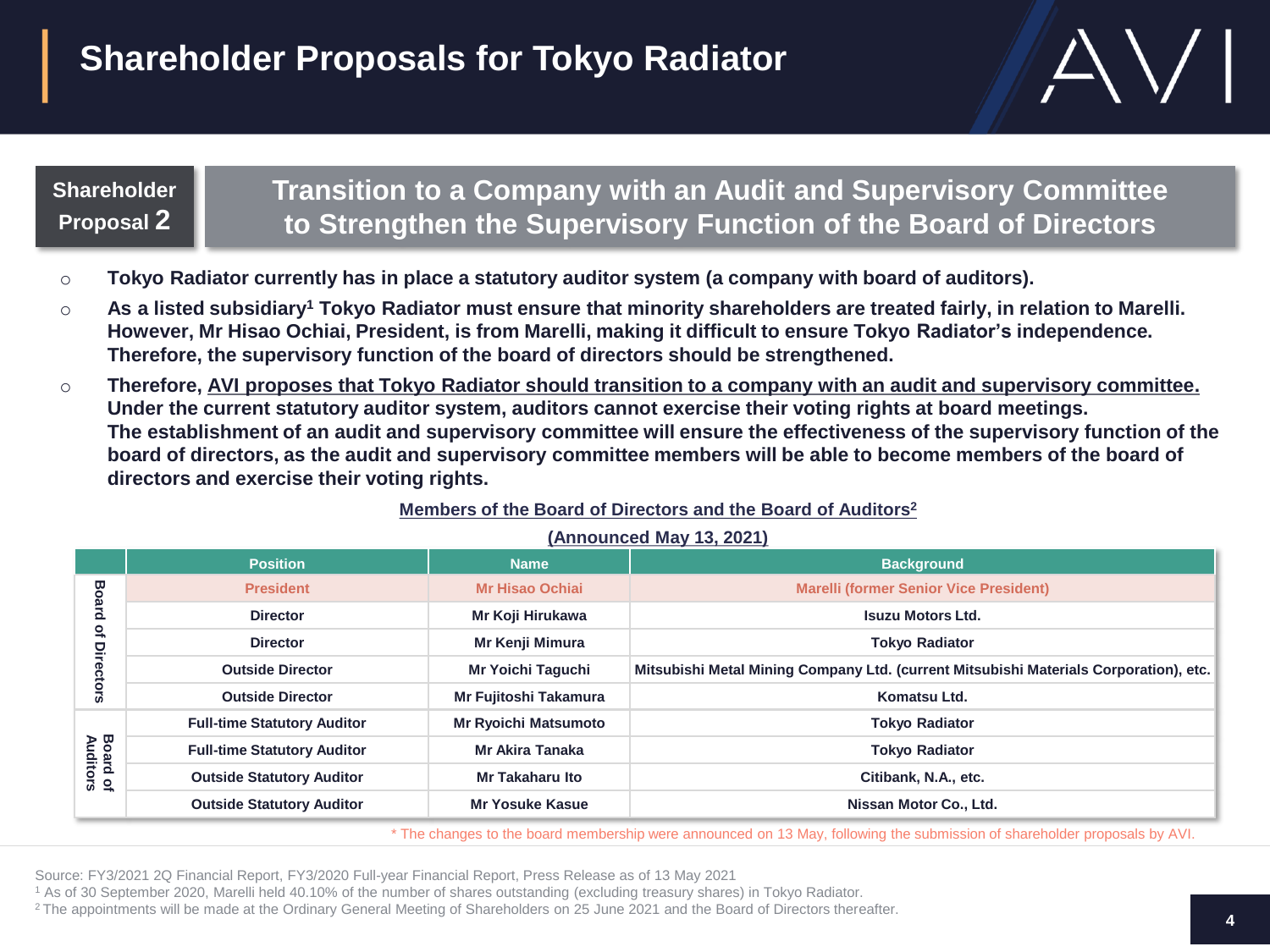# **Shareholder Proposals for Tokyo Radiator**



#### **Shareholder Proposal 3**

### **Establishment of a Nomination Committee and a Compensation Committee, the Majority of which be Composed by Outside Directors**

- o **At present, Mr Hisao Ochiai, President, is entrusted with the selection of candidates for directors and the determination of directors' compensation. The governance committee advises on the basic compensation for directors and the selection of candidates for the board of directors. However, ssince Mr Ochiai attends the governance committee the advice from the committee cannot be deemed impartial or independent.**
- o **Important decisions, such as the selection of candidates for the board of directors and the determination of directors' compensation, should be made in a rational manner, taking into account the knowledge and views of outside directors, to promote the interests of all stakeholders, and for this reason the decision-making process should be clarified by an independent advisory body.**
- o **Therefore, AVI proposes to establish a Nomination Committee and a Compensation Committee, the majority of which will be composed of outside directors.**

|                             | <b>Position</b>                    | <b>Name</b>                 | Governance Committee Member (√) |
|-----------------------------|------------------------------------|-----------------------------|---------------------------------|
| 8<br>൦<br>Չ<br>Ξi           | <b>President</b>                   | <b>Mr Hisao Ochiai</b>      |                                 |
|                             | <b>Director</b>                    | Mr Koji Hirukawa            |                                 |
|                             | <b>Director</b>                    | Mr Kenji Mimura             |                                 |
|                             | <b>Outside Director</b>            | Mr Yoichi Taguchi           |                                 |
|                             | <b>Outside Director</b>            | Mr Fujitoshi Takamura       |                                 |
| <b>Board of</b><br>Auditors | <b>Full-time Statutory Auditor</b> | <b>Mr Ryoichi Matsumoto</b> |                                 |
|                             | <b>Full-time Statutory Auditor</b> | Mr Akira Tanaka             |                                 |
|                             | <b>Outside Statutory Auditor</b>   | <b>Mr Takaharu Ito</b>      |                                 |
|                             | <b>Outside Statutory Auditor</b>   | <b>Mr Yosuke Kasue</b>      |                                 |

#### **Members of the Board of Directors and the Board of Auditors<sup>1</sup>**

**(Announced May 13, 2021)**

\* The changes to the board membership were announced on 13 May, following the submission of shareholder proposals by AVI.

Source: FY3/2020 Full-year Financial Report, Press Release as of 13 May 2021

<sup>1</sup>The appointments will be made at the Ordinary General Meeting of Shareholders on 25 June 2021 and the Board of Directors thereafter.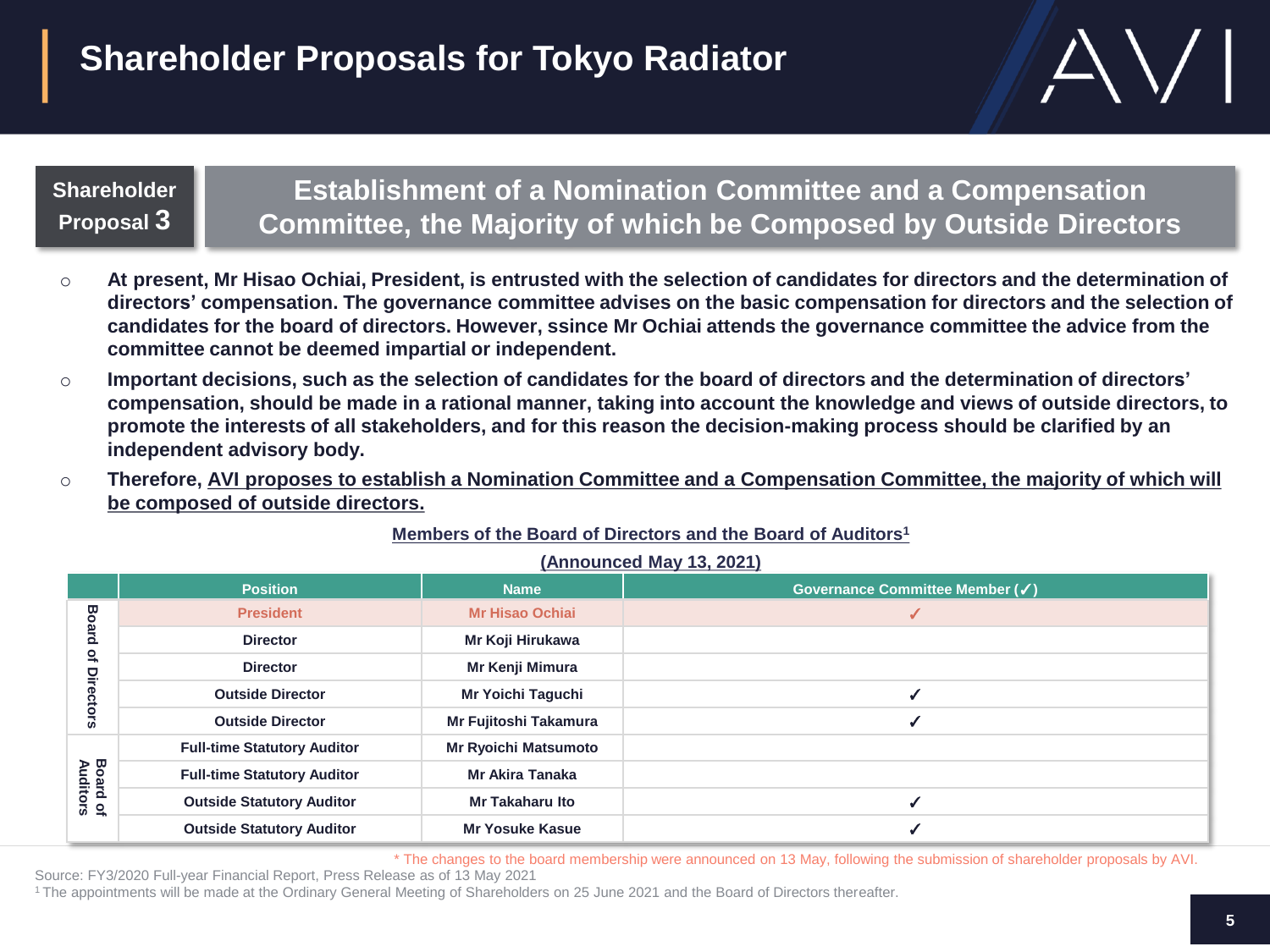# **Shareholder Proposals for Tokyo Radiator**

### **Shareholder Proposal 4**

### **Introduction of Restricted Stock-based Compensation System for Directors (Excluding Outside Directors)**

- o **All of the directors' compensation for FY3/2020 was paid as fixed compensation. The fixed compensation system was designed to reflect the responsibilities of the position and is based only on performance over one-year. On 23 March 2021, Tokyo Radiator announced the introduction of performance-linked compensation, which reflects the performance of consolidated sales and profits for the previous year, as well as the percentage of individual and departmental performance targets achieved, but there does not appear to be any difference between the new system and the former fixed compensation system.**
- o **Accordingly, AVI proposes to introduce a restricted stock compensation plan for directors (excluding outside directors) with an annual limit of Y13mm. The restricted stock compensation plan will increase the linkage of compensation to medium- to long-term performance and provide a sound incentive for directors to sustainably enhance corporate value and promote further value sharing with shareholders. Furthermore, the adoption of the restricted stock compensation plan will improve the transparency of the compensation decision-making process.**

The Corporate Governance Code requests for management compensation to reflect medium- to long-term company performance and be incentivised, and design transparent procedures.

*[Principle 4-2: Roles and Responsibilities of the Board of Directors (2)]... (Omitted)...Management compensation should reflect the company's performance and potential risks over the medium to long term, and should be incentivised in a way that contributes to the exercise of sound entrepreneurial spirit. This should be done in such a way as to reflect the company's performance and potential risks and to incentivise the exercise of a sound entrepreneurial spirit.*

*[Supplementary Principle 4-2 (1)] The Board of Directors should design the compensation system and determine the specific amount of compensation in accordance with objective and transparent procedures to ensure that management compensation functions as a sound incentive for sustainable growth. In doing so, the proportion of compensation linked to medium- to long-term performance and the ratio between cash compensation and compensation in the form of company shares should be set appropriately.*

Source: FY3/2020 Full-year Financial Report, Press Release as of 23 March 2021, Tokyo Stock Exchange, Inc. "Corporate Governance Code" (1 June 2018)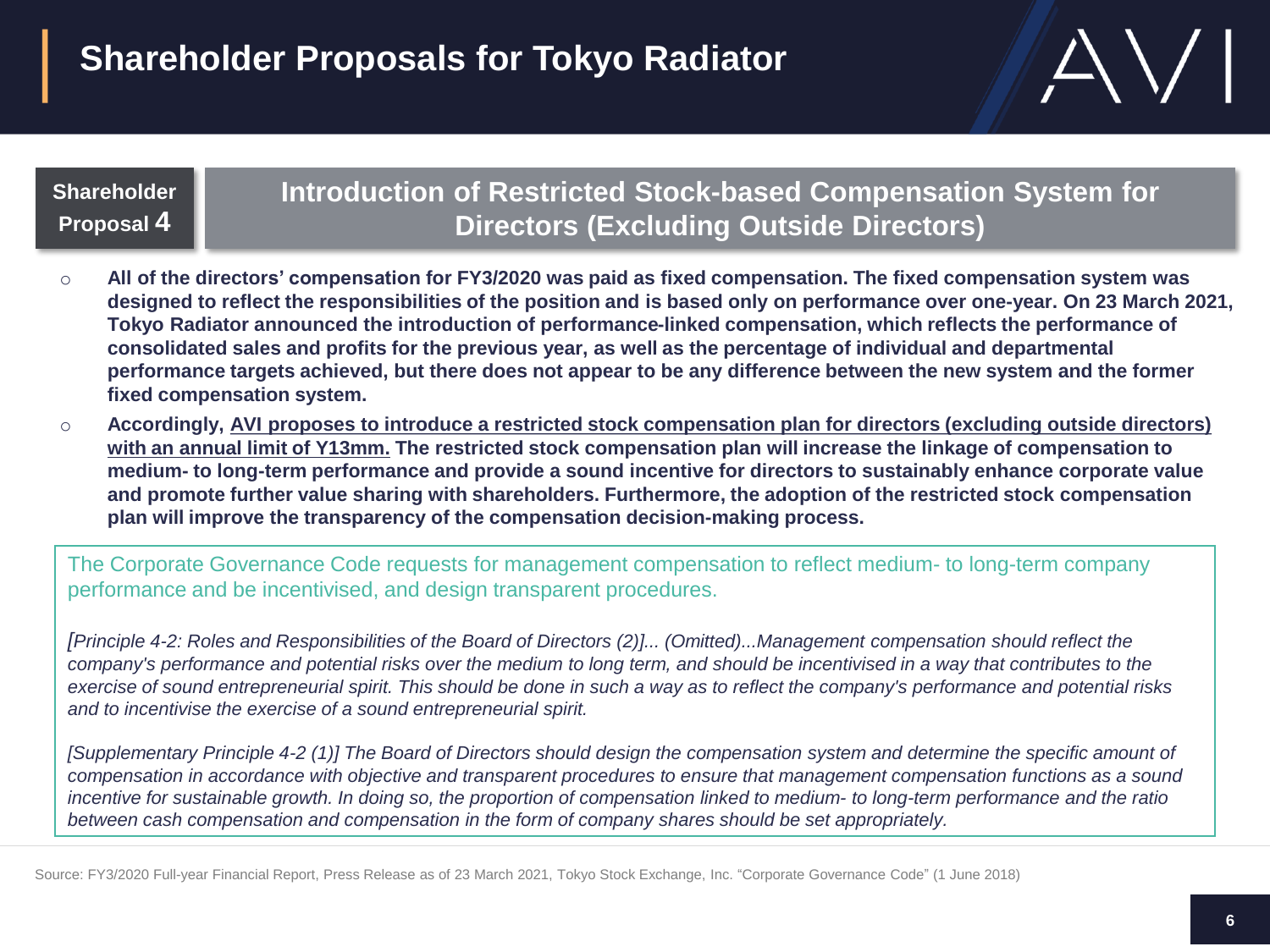## **[Ref.] Record of the Dialogue between AVI and Tokyo Radiator**

- o **Over the past few years, we have been continuously sending letters to Tokyo Radiator on ways in which to improve corporate value. As Tokyo Radiator is a listed subsidiary, we have also sent letters to Marelli and KKR (owner of Marelli) to share our concerns.**
- o **We have had several meetings with Tokyo Radiator, holding constructive dialogue about the letters. We would like to express our gratitude to Tokyo Radiator for meeting with us several times. However, the contents of our letters are not sufficiently reflected by Tokyo Radiator's management, and we have decided to submit the shareholder proposals.**
- o **Despite numerous efforts by AVI to hold constructive dialogue, Marelli and KKR have declined to discuss Tokyo Radiator issues.**

| <b>Date Time</b>         | <b>Contents</b>                                                                                                        |  |
|--------------------------|------------------------------------------------------------------------------------------------------------------------|--|
| November 2018            | Meeting (1)                                                                                                            |  |
| <b>March 2019</b>        | Meeting (2)                                                                                                            |  |
| <b>April 2019</b>        | AVI sent a letter to Tokyo Radiator. The same letter is also sent to Marelli and KKR                                   |  |
| May 2019                 | Meeting (3)                                                                                                            |  |
| November 2019            | AVI sent a letter to Tokyo Radiator.                                                                                   |  |
| November 2019            | Meeting (4)                                                                                                            |  |
| <b>March 2020</b>        | Meeting (5)                                                                                                            |  |
| November 2020            | Meeting (6)                                                                                                            |  |
| December 2020            | Meeting (7)                                                                                                            |  |
| <b>Mid-February 2021</b> | AVI sent a letter to Tokyo Radiator. The same letter is also sent to Marelli and KKR                                   |  |
| Mid-February 2021        | Meeting (8)                                                                                                            |  |
| Mid-March 2021           | AVI sent the draft of shareholder proposals to Tokyo Radiator. The same letter is also sent to Marelli and KKR         |  |
| 15 April 2021            | Tokyo Radiator sent a letter on opposition to the draft shareholder proposals to AVI. Meeting (9) held on the same day |  |
| 19 April 2021            | AVI sent the shareholder proposals to Tokyo Radiator                                                                   |  |

#### **Record of the dialogue between AVI and Tokyo Radiator**

Note: Interviews include F2F meetings, online meetings using ZOOM and conference calls.